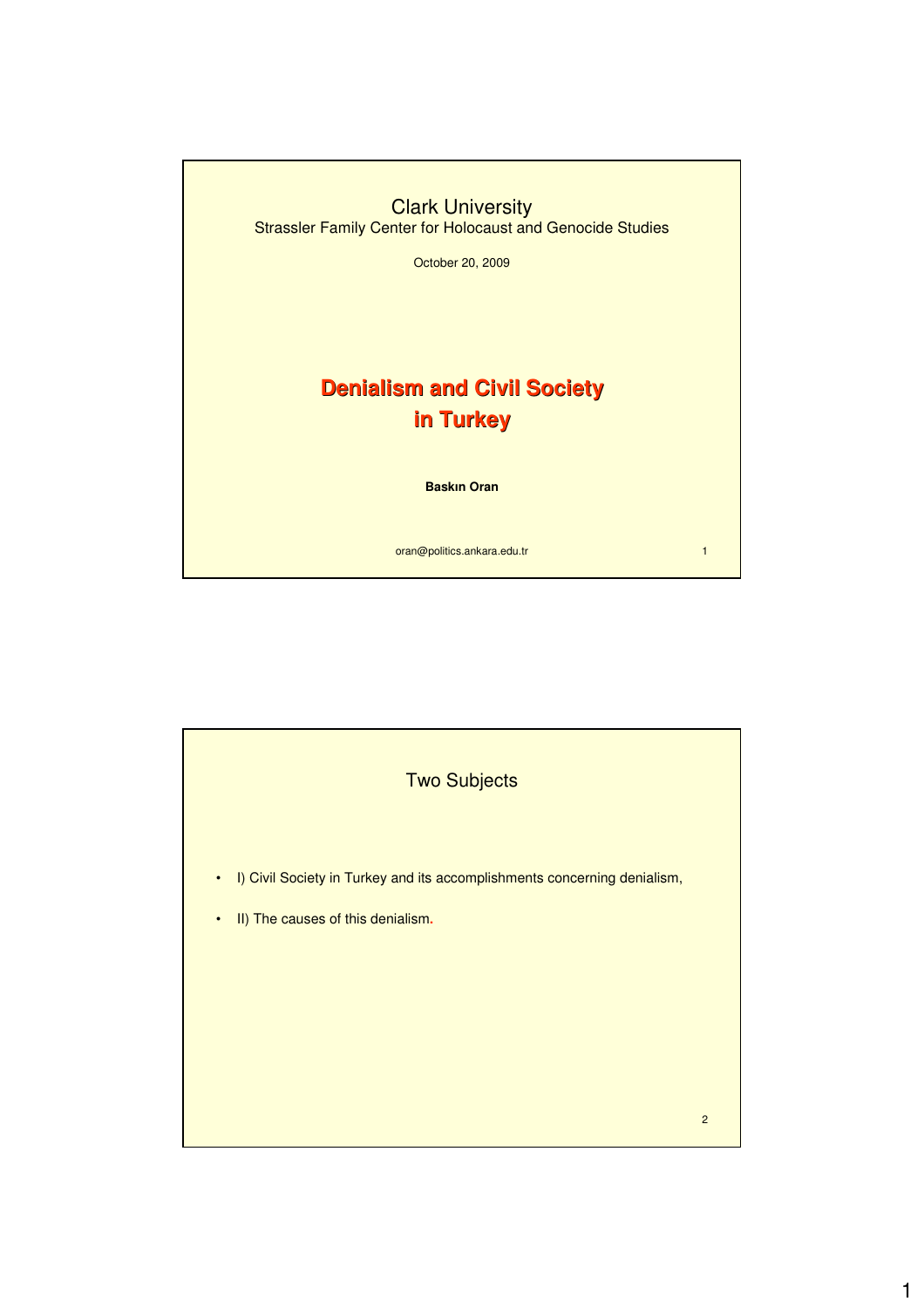

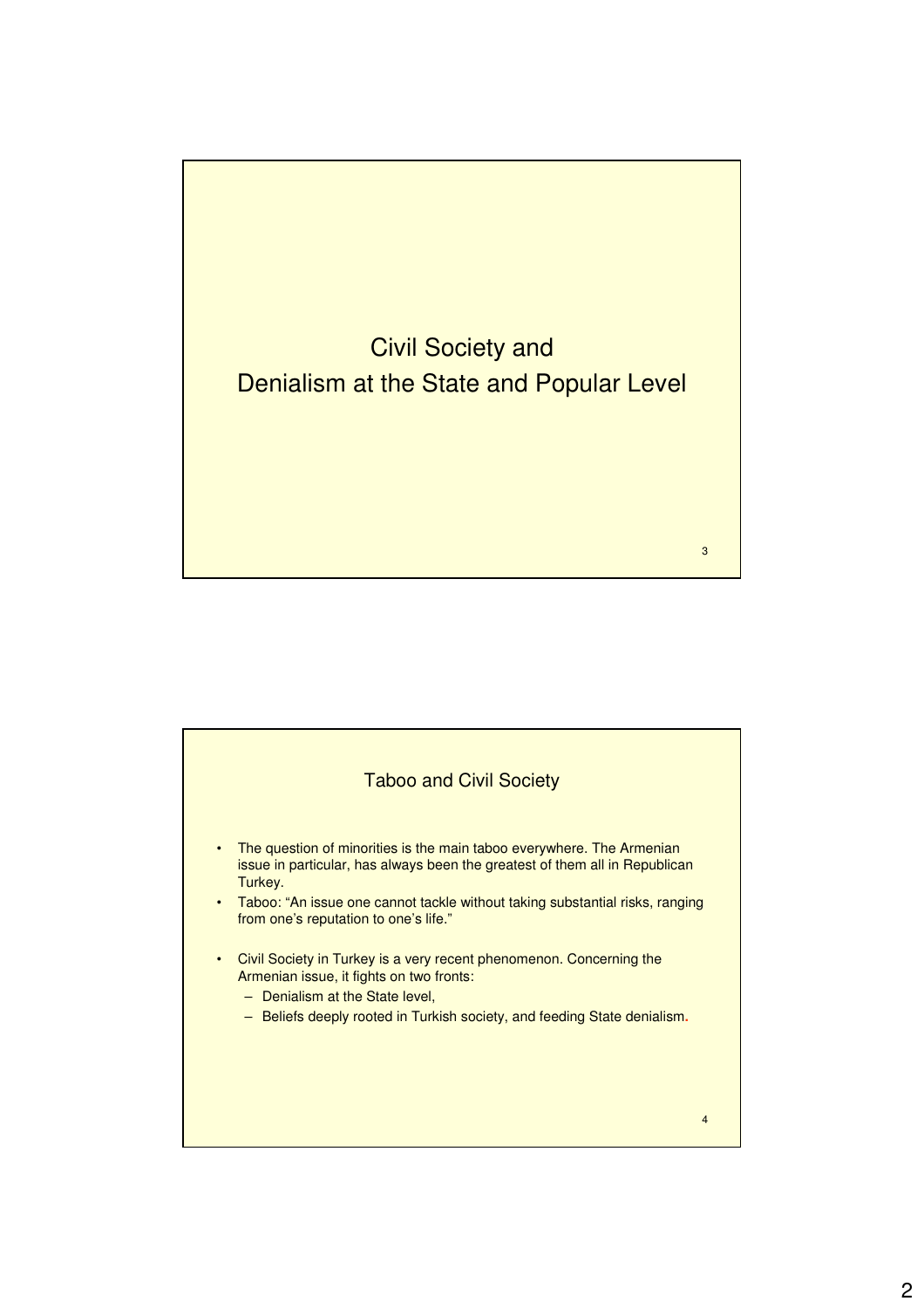

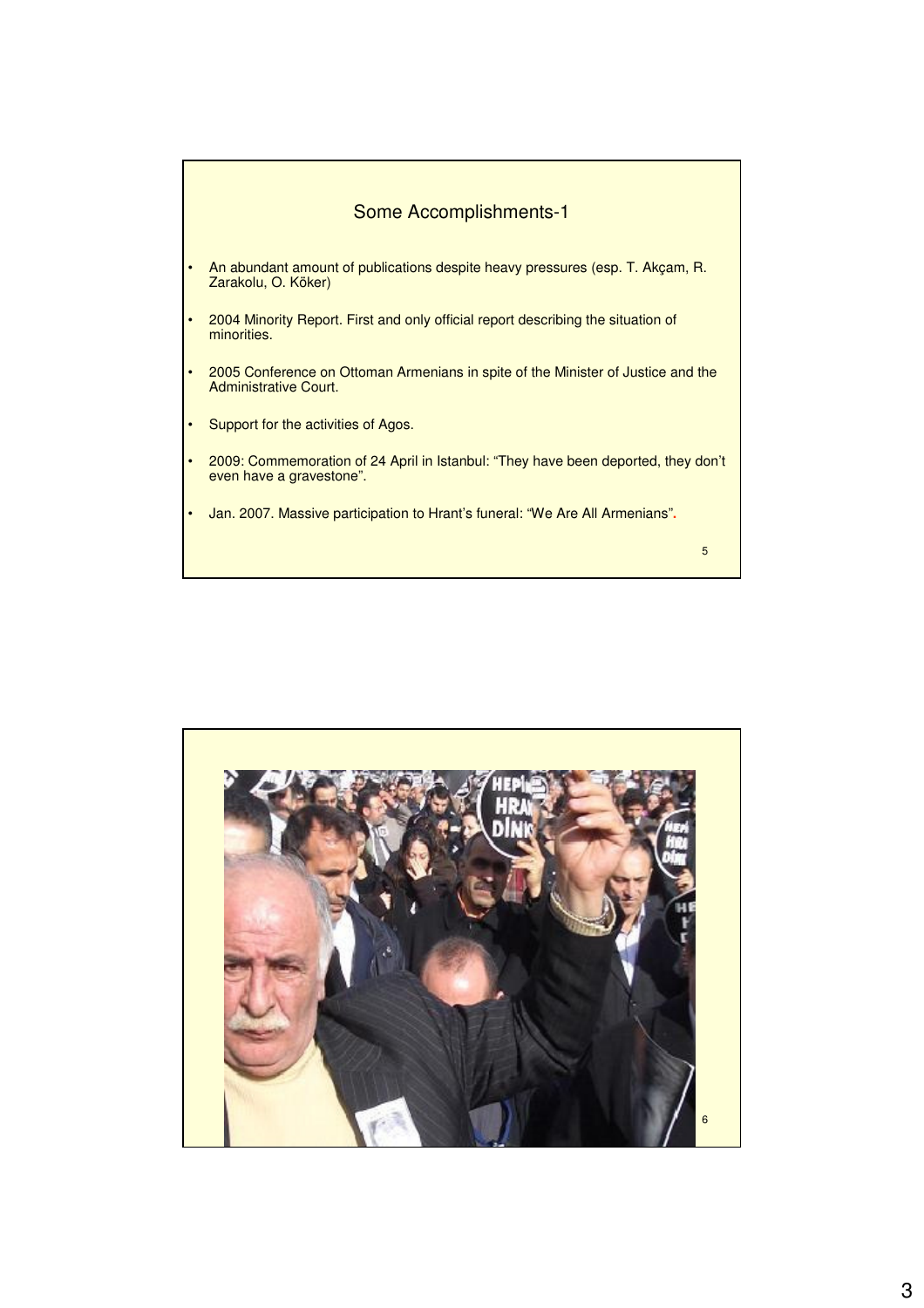

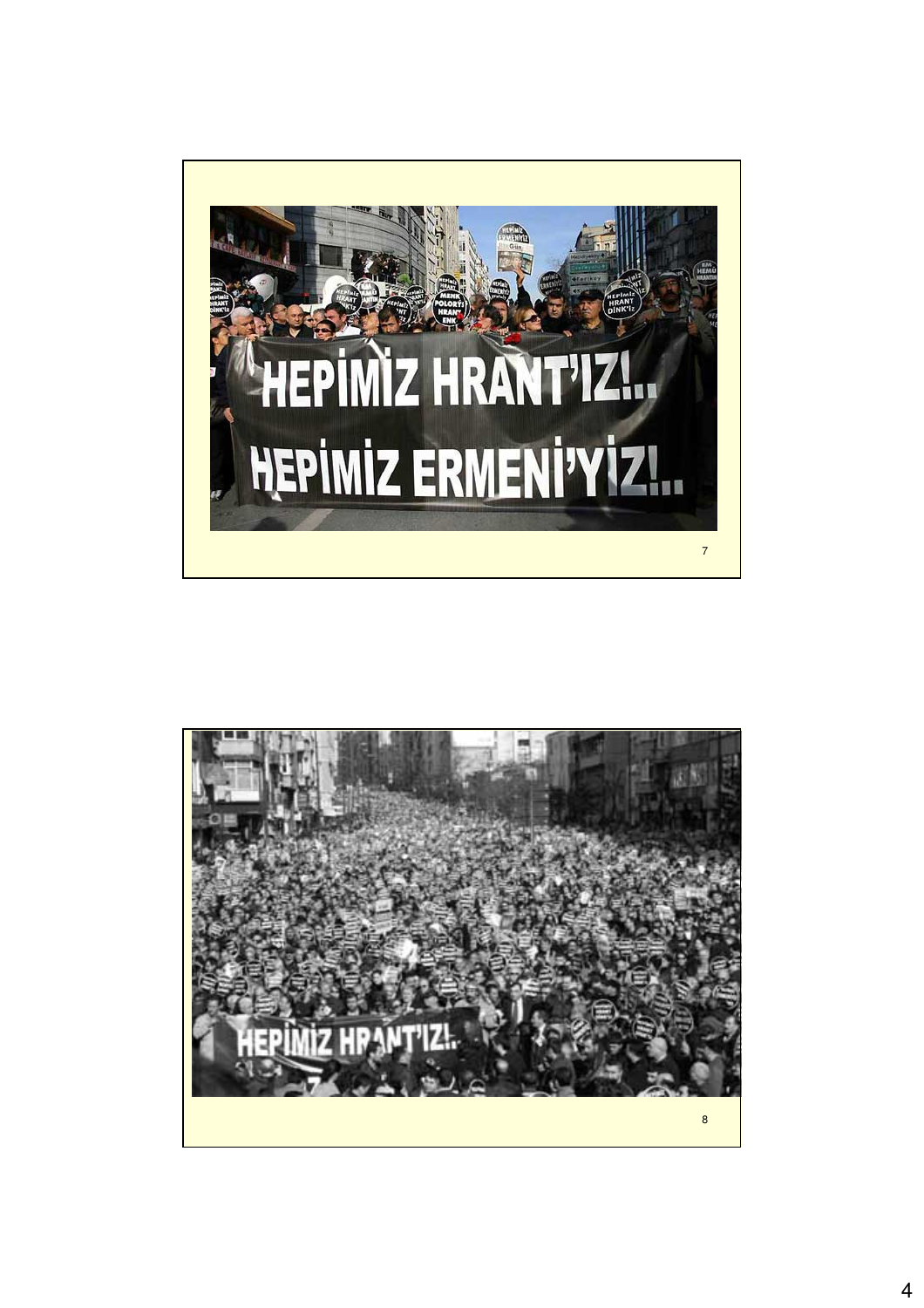

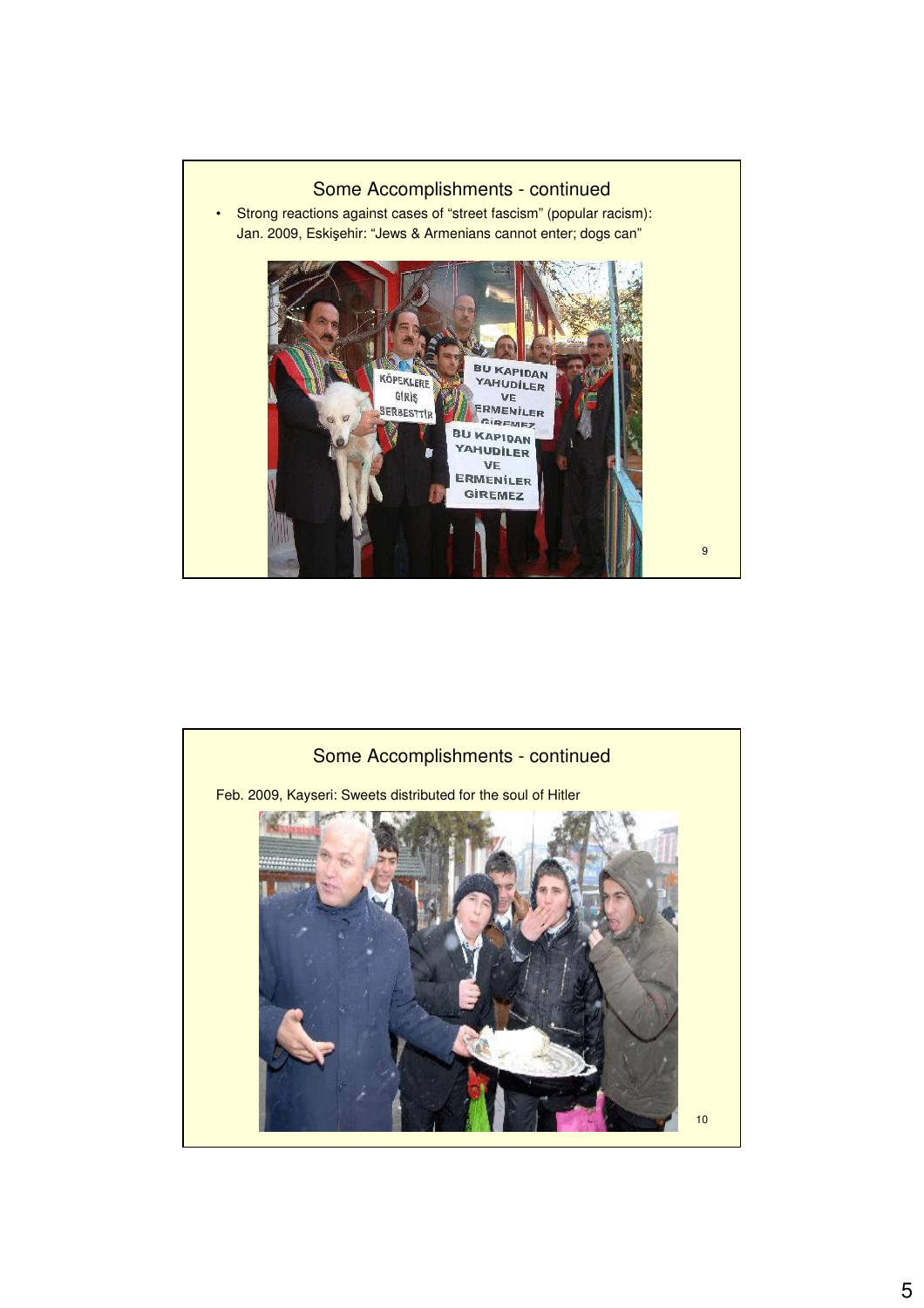

|                                                                                                                                                                                                                                                  | özür diliyorum                                                                                                                                                                                                                               |                                                                                                                                                                                                                                               |                                                                                                                                                                                                                                           |                                                                                                                                                                                                                                                | Toplam Katılan Sayısı: 30166                                                                                                                                                                                      |  |  |  |
|--------------------------------------------------------------------------------------------------------------------------------------------------------------------------------------------------------------------------------------------------|----------------------------------------------------------------------------------------------------------------------------------------------------------------------------------------------------------------------------------------------|-----------------------------------------------------------------------------------------------------------------------------------------------------------------------------------------------------------------------------------------------|-------------------------------------------------------------------------------------------------------------------------------------------------------------------------------------------------------------------------------------------|------------------------------------------------------------------------------------------------------------------------------------------------------------------------------------------------------------------------------------------------|-------------------------------------------------------------------------------------------------------------------------------------------------------------------------------------------------------------------|--|--|--|
| Text in other languages                                                                                                                                                                                                                          |                                                                                                                                                                                                                                              |                                                                                                                                                                                                                                               | Anasayfa   Katılanlar   Katılmak için tıklayın!                                                                                                                                                                                           |                                                                                                                                                                                                                                                |                                                                                                                                                                                                                   |  |  |  |
|                                                                                                                                                                                                                                                  |                                                                                                                                                                                                                                              | paylaşıyor, onlardan özür diliyorum.                                                                                                                                                                                                          | Bu adaletsizliği reddediyor, kendi payıma Ermeni kardeşlerimin duygu ve acılarını                                                                                                                                                         |                                                                                                                                                                                                                                                |                                                                                                                                                                                                                   |  |  |  |
| Desteklevenler<br>Adalet Ağacğlu<br><b>Adnan Eksigil</b><br><b>Ahmet Boratav</b><br><b>Ahmet Cakmak</b><br>Ahmet Ciådem<br>Ahmet Evin<br>Ahmet Insel<br>Ahmet İsvan<br>Ahmet Kuyas<br><b>Ahmet Soysal</b><br>Akif Kurtulus<br><b>Akın Birdal</b> | Bülent Erkmen<br><b>Bülent Somay</b><br><b>Burhan Senatalar</b><br>Büşra Ersanlı<br>Cağlar Kevder<br>Canan Tolon<br>Celal Baslangic<br><b>Celalettin Can</b><br>Cem Mansur<br>Cem Özdemir<br>Cem Yeqül<br><b>Cemil Kocak</b><br>Cengiz Aktar | Fatmagül Berktay<br>Fazıl Hüsnü Erdem<br>Fehim Caruï<br><b>Feray Salman</b><br>Ferda Balancar<br>Ferda Keskin<br>Ferhat Kentel<br>Ferhat Tunc<br>Feridun Andac<br><b>Feridun Yazar</b><br>Fethiye Cetin<br><b>Figen Batur</b><br>Fikret Adamr | İrvin Cemil Schick<br>Isıl Kasapoğlu<br>Tüde Kural<br>Kadir Cangızbay<br>Kemal Birlik<br>Kemal Gökhan Gürses<br>Kemal Göktas<br>Kezhan Hatemi<br>Komet Gürkan Coşkun<br>Koray Calıskan<br>Koray Düzgören<br>Korhan Gümüs<br>Kutluğ Ataman | Nitifer Göle<br>Nimet Tanrıkulu<br>Nuran Terzioğlu<br>Nurhan Yentürk<br>Okan Dağlı<br><b>Oktay Özel</b><br>Ömer Faruk Gergerlioğlu<br>Ömer Laciner<br>Ömer Madra<br>Ömer Taspınar<br>Oral Calislar<br><b>Orhan Kemal Cengiz</b><br>Orhan Koçak | Sm Sakk<br>Soli Özel<br>Suavi Avdn<br>Sükrü Erbas<br>Süleyman Göncü<br>Sungur Savran<br>Süreyya A Antmen<br>Sürevya Berfe<br>Suzan Samancı<br>Tahir Elci<br>Tahsin Yeşildere<br><b>Tanıl Bora</b><br>Tarhan Erdem |  |  |  |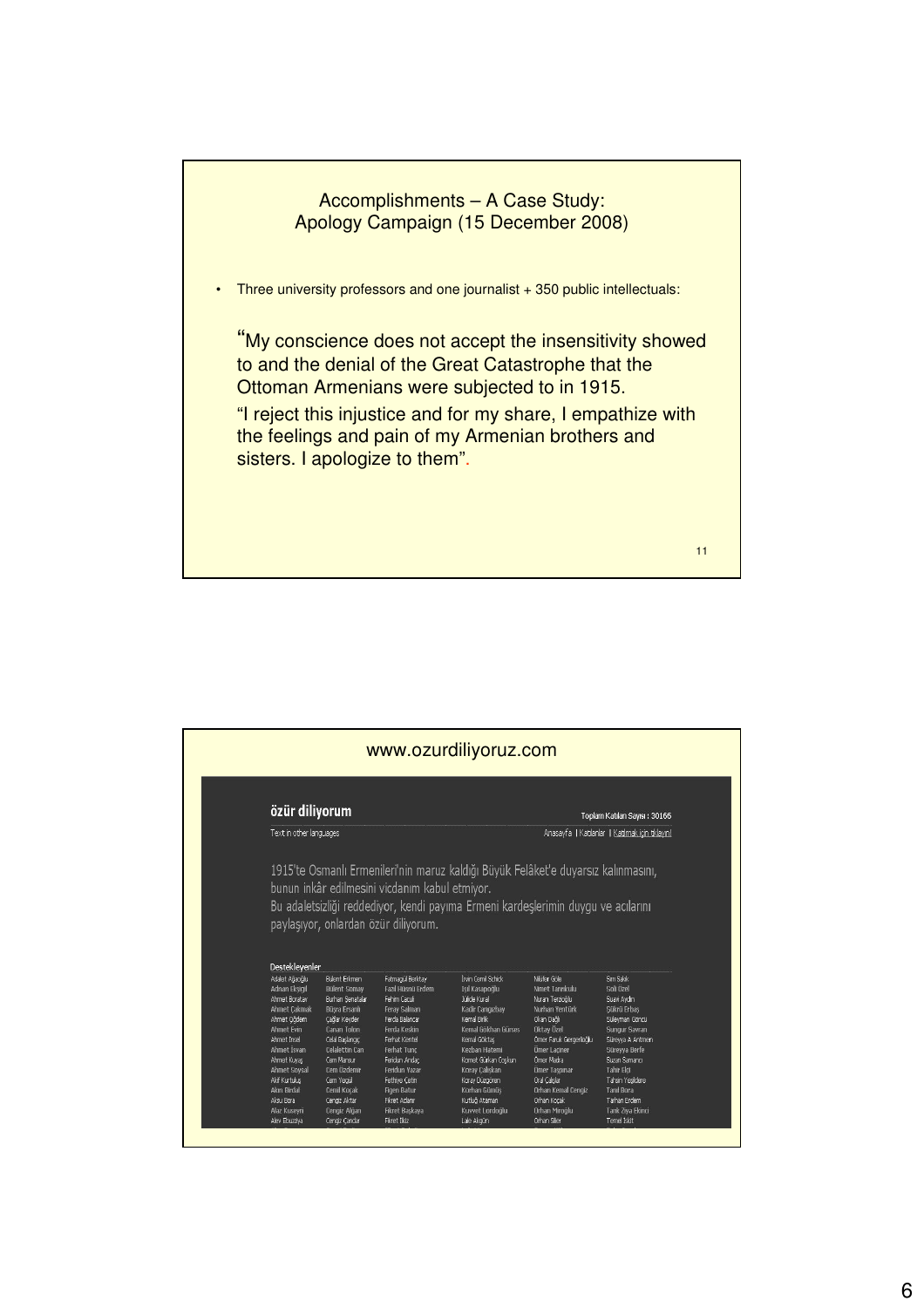

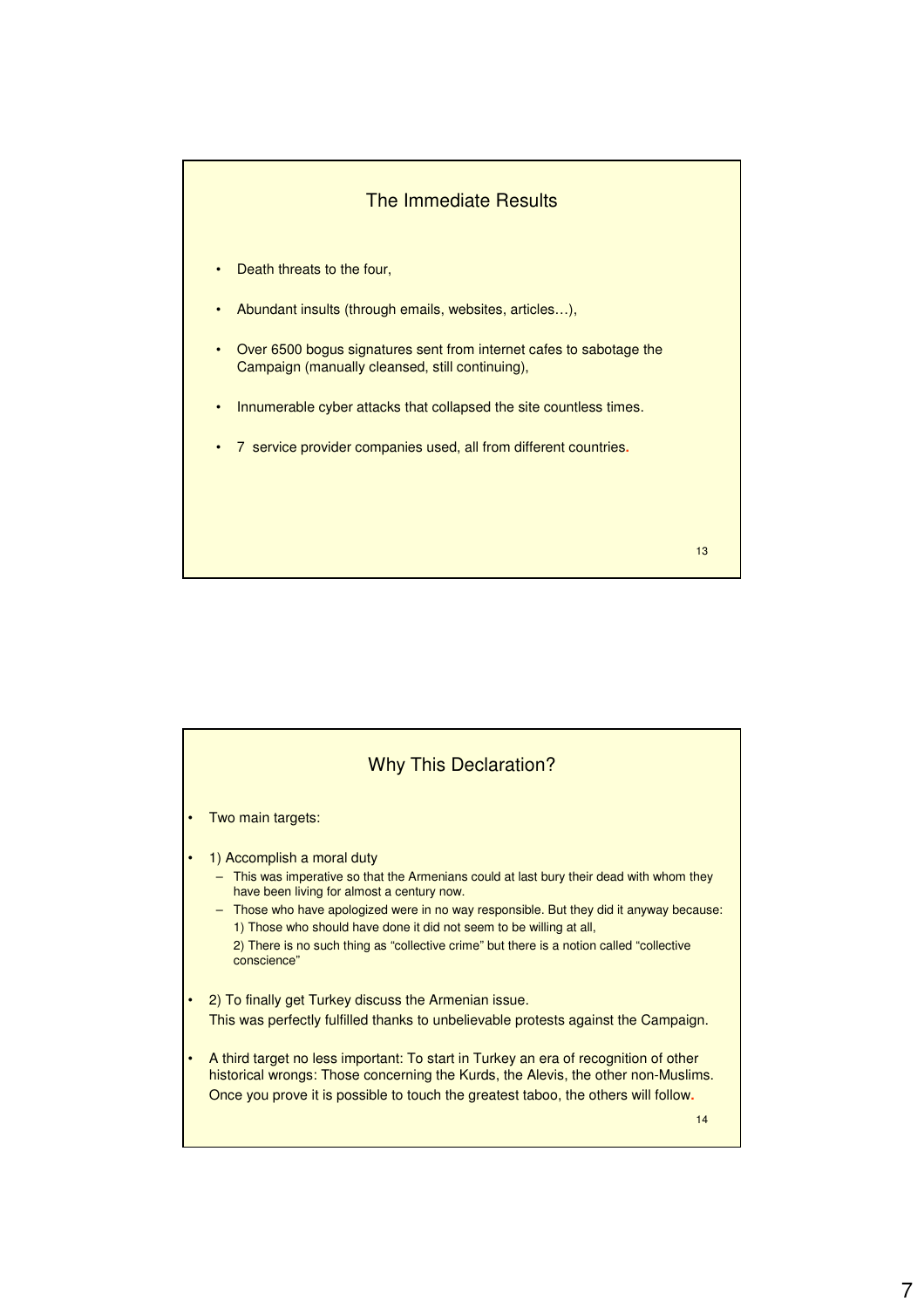

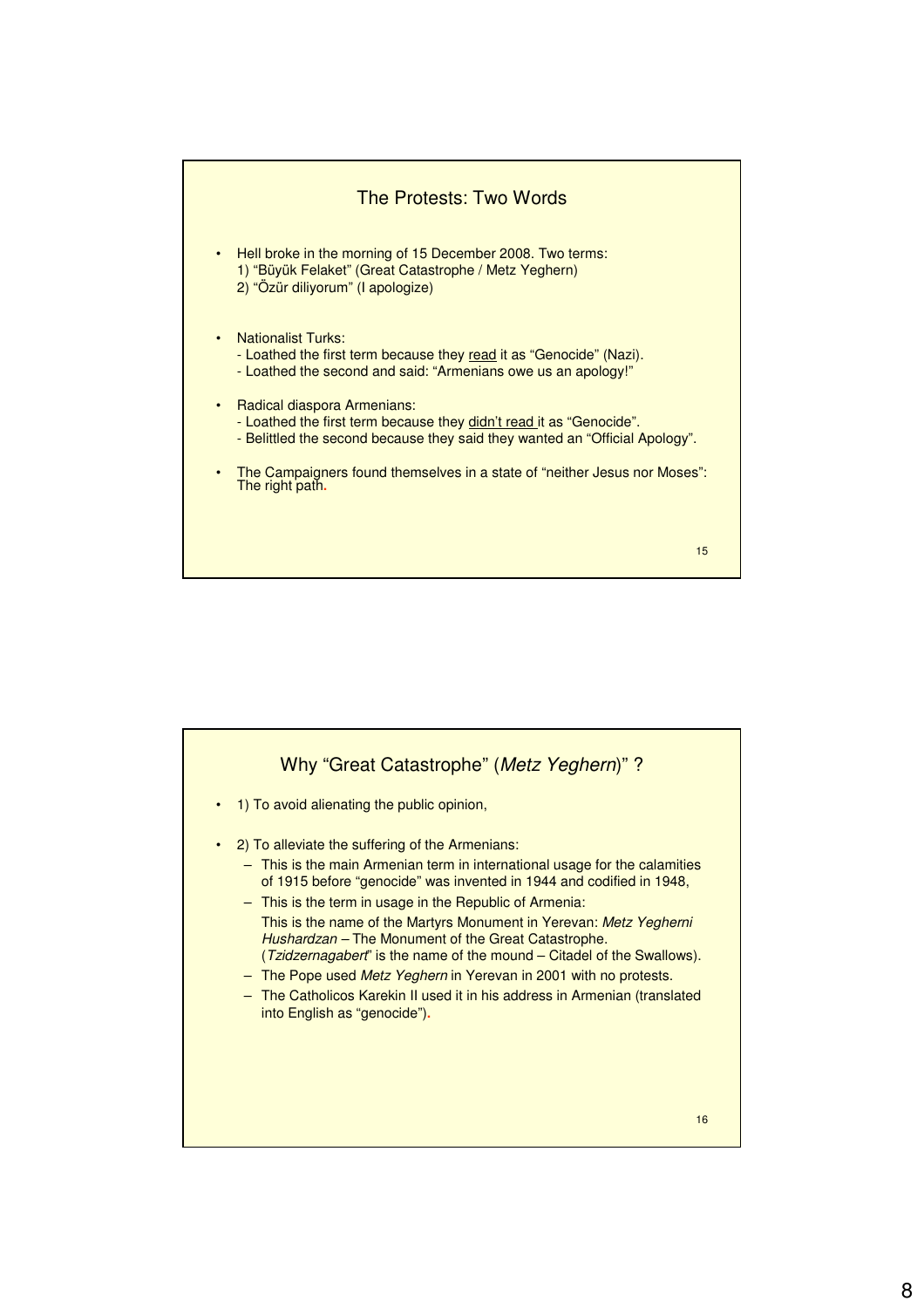

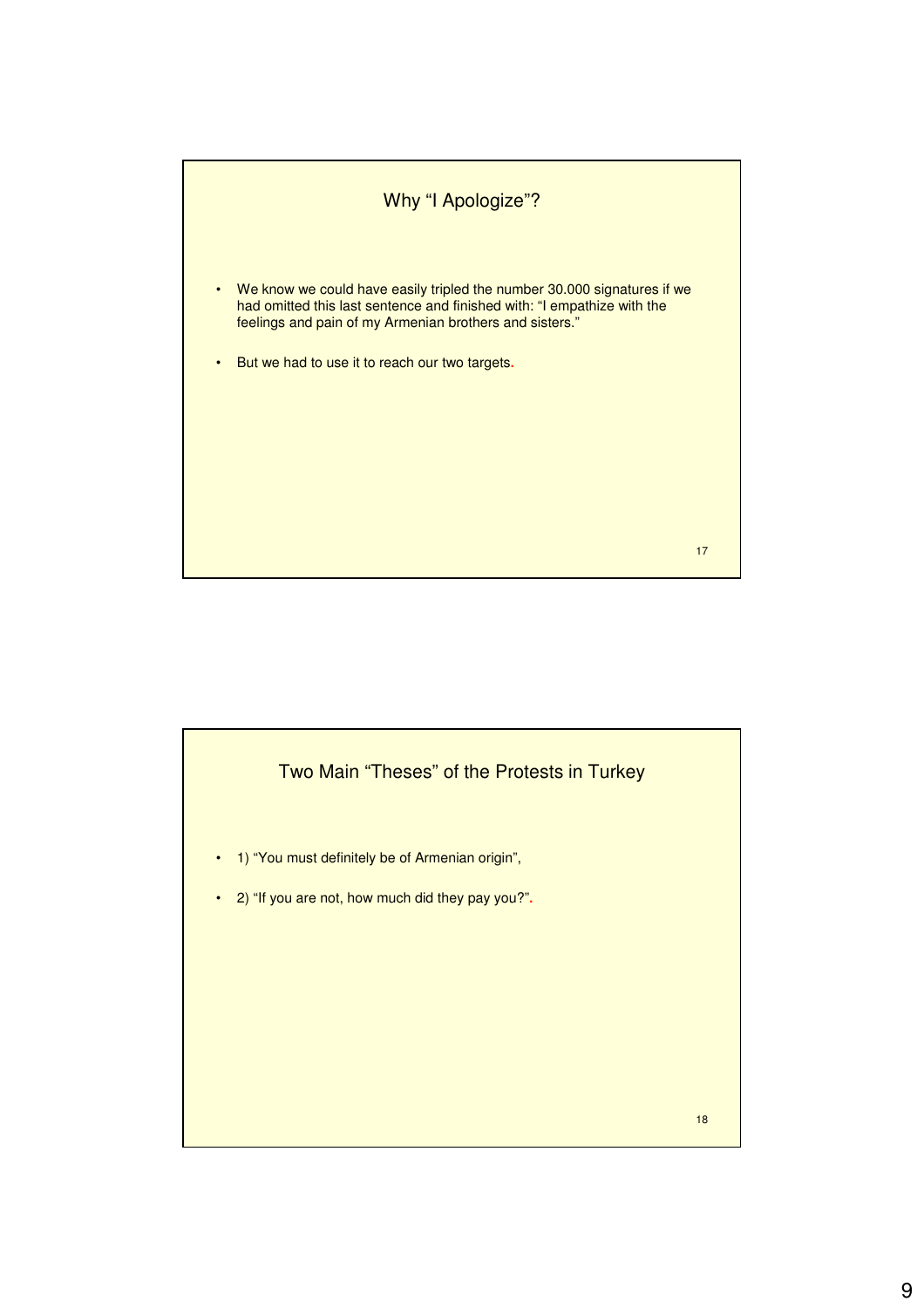## Main Themes of the Protests • "How dare you apologize in our name?" (Write & Read) • "Nobody can call my grandfather a Nazi" • "Why should I apologize for something that I didn't do?" (nobody asked; collective conscience) • "To apologize means we've committed genocide. Then will come demands for Reparations and Restitutions" (no legal implications) • "You have compromised the national cause" (side effect) • "This has nothing to do with Republican Turkey; it's the Empire" (hide) • "They killed us, too. They should apologize too" (situation II) • "Who is going to apologize for millions of Muslims who had to flee from the Balkans in the same conditions?" • "You now made us make all the concessions. Now the Armenians will discuss nothing" (contrary)**.**



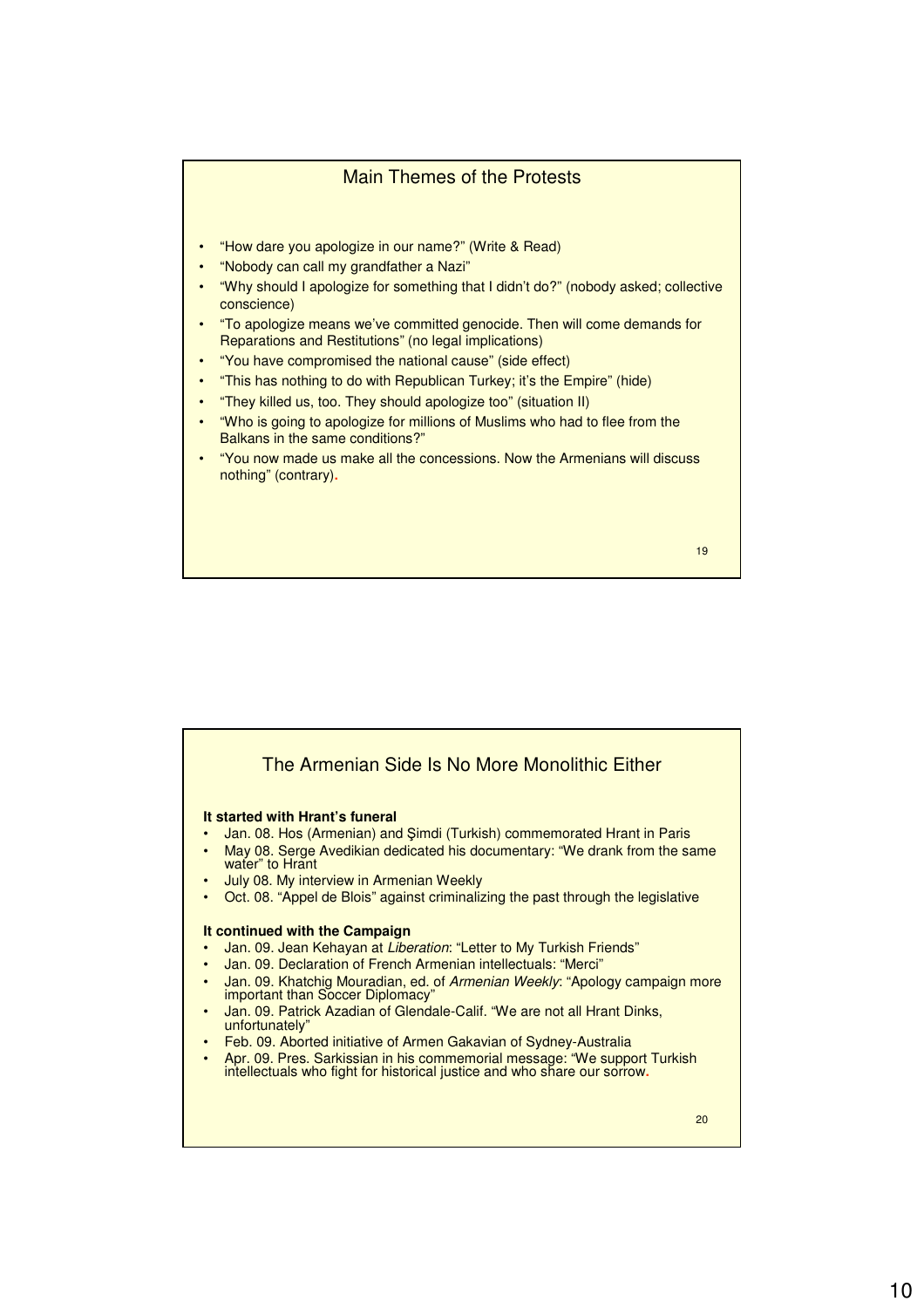

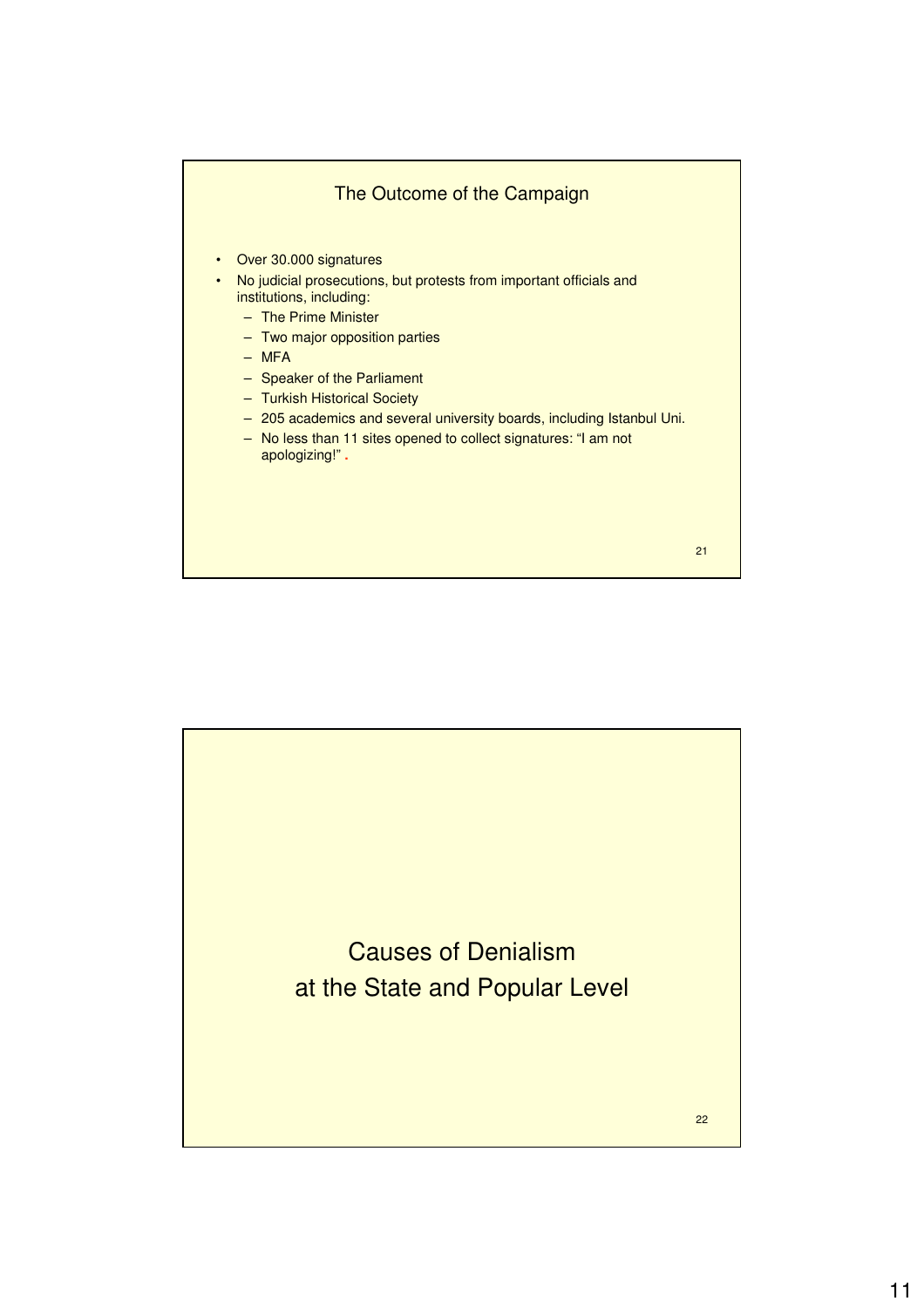